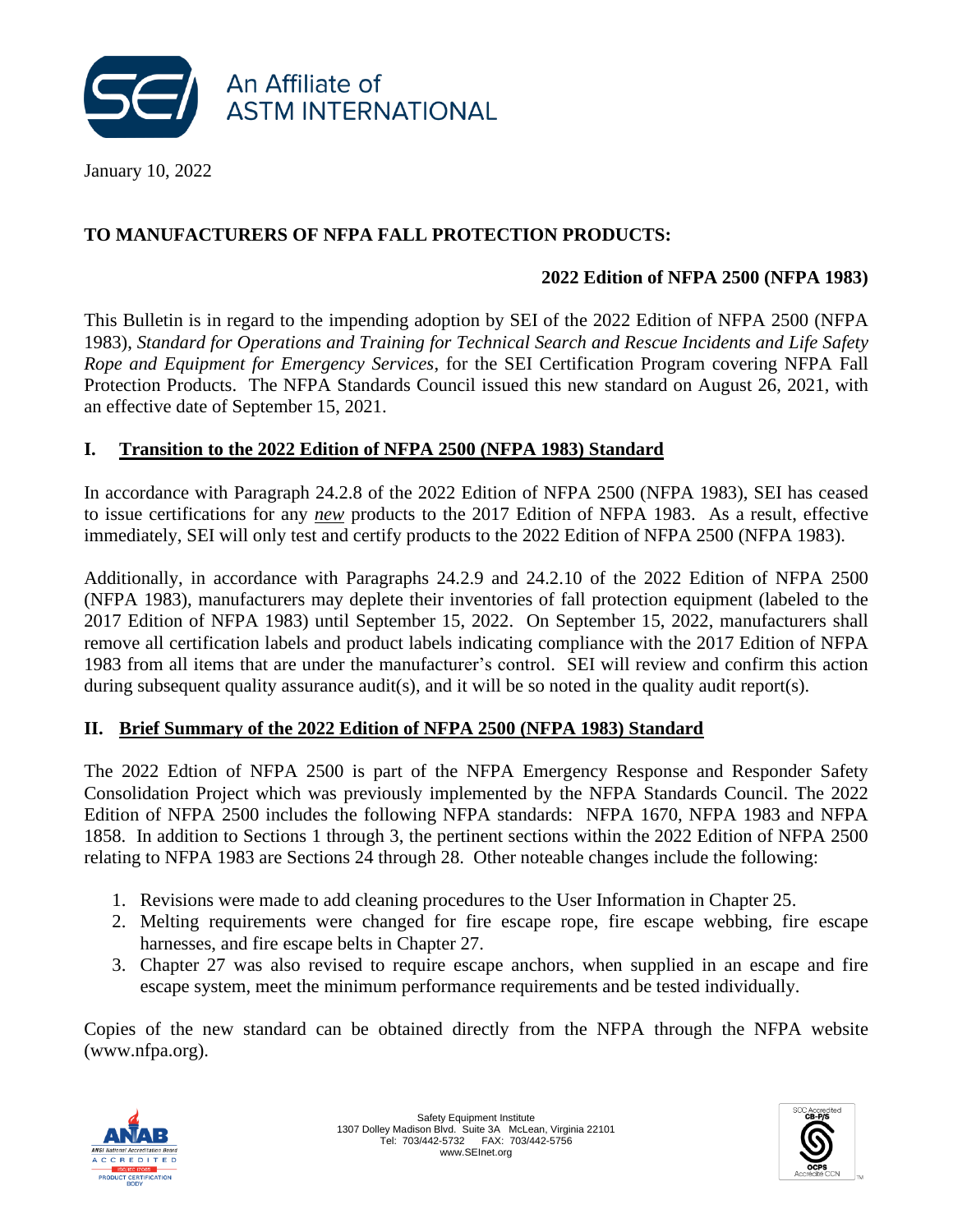#### **III. Testing Laboratory Fees for the 2022 Edition of NFPA 2500 (NFPA 1983)**

SEI's contract test laboratory for NFPA Fall Protection Product testing (Intertek) has provided the test fees for the 2022 Edition of NFPA 2500 (NFPA 1983). The Testing Laboratory Fee Schedule for the 2022 Edition of NFPA 2500 (NFPA 1983) for Fall Protection Products is provided as Attachment A to this Bulletin. These new test fees will be effective with any submittals to the 2022 Edition of the NFPA 2500 Standard (NFPA 1983).

#### **IV. Submittal Processing**

### *In order to avoid any lapse(s) in certification as a result of the transition, SEI Participants are strongly encouraged to submit NFPA 2500 (NFPA 1983), 2022 Edition certification submittal request(s) for all of the products that are currently certified by SEI to the 2017 Edition of NFPA 1983 as soon as possible.*

All certification submittal request(s) shall 1) be submitted directly to SEI (via email to Mr. Rob Simmonds at rsimmonds@seinet.org) and 2) include a completed submittal package (i.e., SEI Submittal Form, Components & Materials List, Top-Level Engineering Drawing(s), User Instructions, etc.) for each model of fall protection equipment.

Following receipt of the above noted completed submittal package(s), SEI will review each certification submittal package and determine the applicable test program (which will include sample requirement(s) and cost(s)). SEI will then direct manufacturers to forward the required number of samples directly to Intertek at the following address:

> Mr. Matthew Stevens Intertek 3933 US Route 11 Cortland, NY 13045 Phone: (607) 758-6711; email: matthew.stevens@intertek.com

Your assistance in following these procedures will assist SEI, Intertek, and SEI auditors in ensuring an orderly certification process.

Thank you for your participation in the SEI Certification Program. Please contact SEI should you have any questions or require additional information.

Sincerely,

Rolf Semmand

Rob Simmonds Program Manager

cc: Mr. Matthew Stevens, Intertek Mr. Andrew Rulison, Intertek Mr. Stephen Sanders, SEI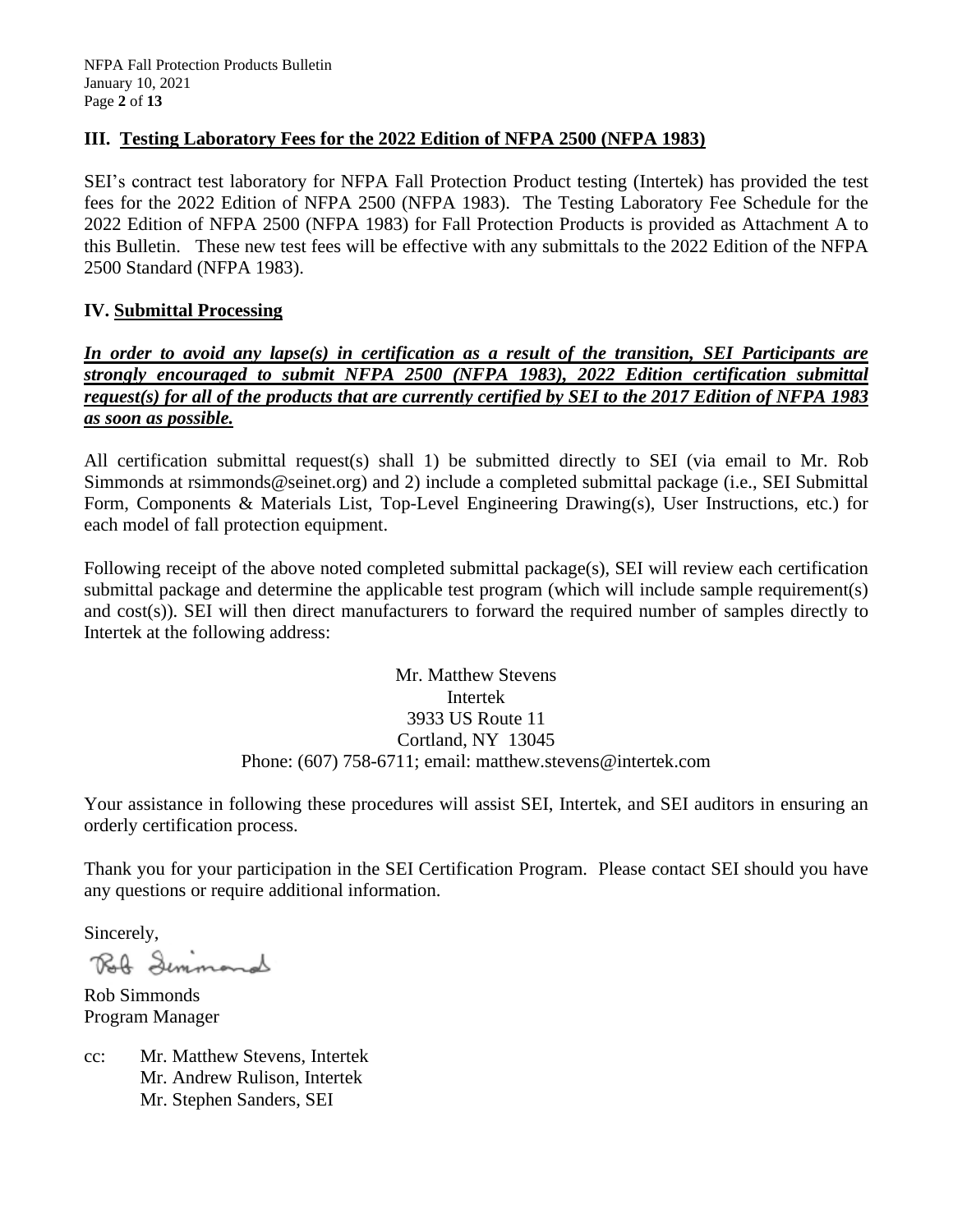# $\underline{A} \underline{P} \underline{P} \underline{E} \underline{N} \underline{D} \underline{I} \underline{X} \underline{A}$

|                                                                                 | <b>Intertek</b> |                                                                                                                                                                                           |                                       |                                   |                   |  |
|---------------------------------------------------------------------------------|-----------------|-------------------------------------------------------------------------------------------------------------------------------------------------------------------------------------------|---------------------------------------|-----------------------------------|-------------------|--|
|                                                                                 |                 | 2022 Edition of NFPA 2500 (NFPA 1983): Standard for Operations and Training for Technical Search and Rescue<br><b>Incidents and Life Safety Rope and Equipment for Emergency Services</b> |                                       |                                   |                   |  |
|                                                                                 |                 | 10.13.2021                                                                                                                                                                                |                                       |                                   |                   |  |
|                                                                                 |                 | Device: Life Safety Rope (Technical Use)                                                                                                                                                  |                                       |                                   |                   |  |
| <b>New</b><br><b>Section</b>                                                    | Paragraph       | <b>Test Description</b>                                                                                                                                                                   | <b>Cost 2022</b><br>Per<br>type/model | <b>Samples</b><br>Required        | Category<br>of NC |  |
| 25.1.1                                                                          | 5.1.1           | Labeling And Information                                                                                                                                                                  | \$100                                 | 1 ea                              | Minor             |  |
| 25.1.2                                                                          | 5.1.2           | <b>User Information</b>                                                                                                                                                                   | \$100                                 | 1 ea                              | Minor             |  |
| 26.1                                                                            | 6.1             | Design and Construction                                                                                                                                                                   | \$100                                 | 1 ea                              | Minor             |  |
| 27.1.1                                                                          | 7.1.1           | Rope Breaking & Elongation Test (Section 28.2)                                                                                                                                            | \$850                                 | 5 <sub>m</sub>                    | Major A           |  |
| 27.1.3                                                                          | 7.1.3           | Size Test (Section 7.1 of CI 1800)                                                                                                                                                        | \$150                                 | 1 m                               | Major B           |  |
| 27.1.5                                                                          | 7.1.5           | Melting Point Test (ASTM E794)                                                                                                                                                            | \$500                                 | 1 m                               | Major A           |  |
| 27.1.6                                                                          | 7.1.6           | Product Label Durability Test (Section 28.10)                                                                                                                                             | \$250                                 | 4 ea                              | Major B           |  |
|                                                                                 |                 | Note: SEI adds a 10% surcharge to all testing when invoiced to the participant.                                                                                                           |                                       |                                   |                   |  |
|                                                                                 |                 | Device: Life Safety Rope (General Use)                                                                                                                                                    |                                       |                                   |                   |  |
| <b>New</b><br>Section                                                           | Paragraph       | <b>Test Description</b>                                                                                                                                                                   | <b>Cost 2022</b><br>Per<br>type/model | <b>Samples</b><br><b>Required</b> | Category<br>of NC |  |
| 25.1.1                                                                          | 5.1.1           | Labeling And Information                                                                                                                                                                  | \$100                                 | 1 ea                              | Minor             |  |
| 25.1.2                                                                          | 5.1.2           | <b>User Information</b>                                                                                                                                                                   | \$100                                 | 1 ea                              | Minor             |  |
| 26.1                                                                            | 6.1             | Design and Construction                                                                                                                                                                   | \$100                                 | 1 ea                              | Minor             |  |
| 27.1.2                                                                          | 7.1.2           | Rope Breaking & Elongation Test (Section 28.2)                                                                                                                                            | \$850                                 | 5 <sub>m</sub>                    | Major A           |  |
| 27.1.4                                                                          | 7.1.4           | Size Test (Section 7.1 of CI 1800)                                                                                                                                                        | \$150                                 | 1 m                               | Major B           |  |
| 27.1.5                                                                          | 7.1.5           | Melting Point Test (ASTM E794)                                                                                                                                                            | \$500                                 | 1 m                               | Major A           |  |
| 27.1.6                                                                          | 7.1.6           | Product Label Durability Test (Section 28.10)                                                                                                                                             | \$250                                 | 4 ea                              | Major B           |  |
|                                                                                 |                 | Note: SEI adds a 10% surcharge to all testing when invoiced to the participant.                                                                                                           |                                       |                                   |                   |  |
|                                                                                 |                 | <b>Device: Escape Rope</b>                                                                                                                                                                |                                       |                                   |                   |  |
| <b>New</b><br><b>Section</b>                                                    | Paragraph       | <b>Test Description</b>                                                                                                                                                                   | <b>Cost 2022</b><br>Per<br>type/model | <b>Samples</b><br><b>Required</b> | Category<br>of NC |  |
| 25.2.1                                                                          | 5.2.1           | Labeling And Information                                                                                                                                                                  | \$100                                 | 1 ea                              | Minor             |  |
| 25.2.2                                                                          | 5.2.2           | User Information                                                                                                                                                                          | \$100                                 | 1 ea                              | Minor             |  |
| 26.2                                                                            | 6.2             | Design and Construction                                                                                                                                                                   | \$100                                 | 1 ea                              | Minor             |  |
| 27.2.1                                                                          | 7.2.1           | Rope Breaking & Elongation Test (Section 28.2)                                                                                                                                            | \$850                                 | 5m                                | Major A           |  |
| 27.2.2                                                                          | 7.2.2           | Size Test (Section 7.1 of CI 1800)                                                                                                                                                        | \$150                                 | 1 m                               | Major B           |  |
| 27.2.3                                                                          | 7.2.3           | Melting Point Test (ASTM E794)                                                                                                                                                            | \$500                                 | 1 <sub>m</sub>                    | Major A           |  |
| 27.2.4                                                                          | 7.2.4           | Product Label Durability Test (Section 28.10)                                                                                                                                             | \$250                                 | 4 ea                              | Major B           |  |
| Note: SEI adds a 10% surcharge to all testing when invoiced to the participant. |                 |                                                                                                                                                                                           |                                       |                                   |                   |  |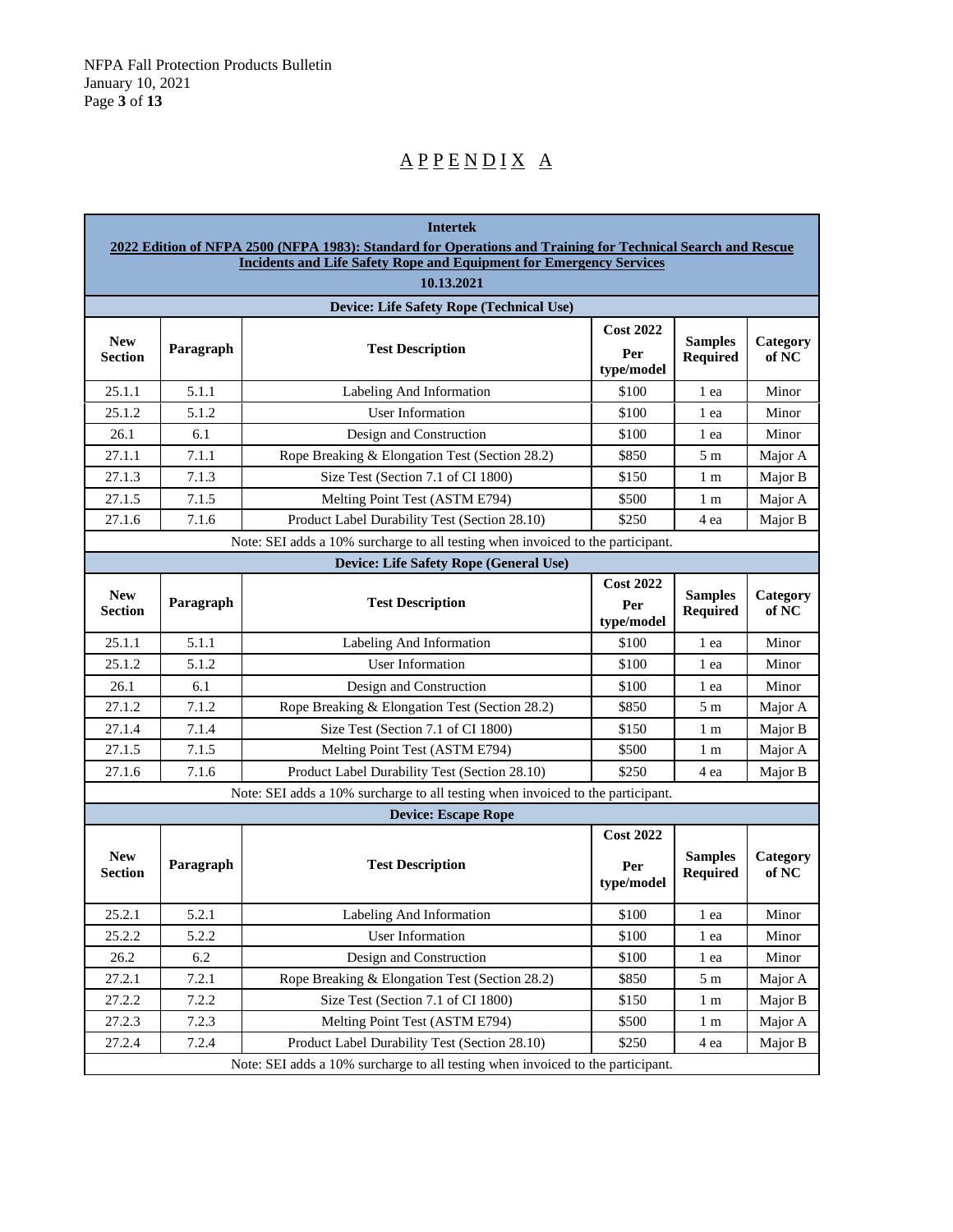| <b>Device: Throwlines</b>    |           |                                                                                   |                                       |                                   |                   |
|------------------------------|-----------|-----------------------------------------------------------------------------------|---------------------------------------|-----------------------------------|-------------------|
| <b>New</b><br><b>Section</b> | Paragraph | <b>Test Description</b>                                                           | <b>Cost 2022</b><br>Per<br>type/model | <b>Samples</b><br><b>Required</b> | Category<br>of NC |
| 25.6.1                       | 5.6.1     | Labeling And Information                                                          | \$100                                 | 1 ea                              | Minor             |
| 25.6.2                       | 5.6.2     | <b>User Information</b>                                                           | \$100                                 | 1 ea                              | Minor             |
| 26.6                         | 6.6       | Design and Construction                                                           | \$100                                 | 1 ea                              | Minor             |
| 27.6.1                       | 7.6.1     | Rope Breaking & Elongation Test (Section 28.2)                                    | \$850                                 | 5m                                | Major A           |
| 27.6.2                       | 7.6.2     | Size Test (Section 7.1 of CI 1800)                                                | \$150                                 | 1 <sub>m</sub>                    | Major B           |
| 27.6.3                       | 7.6.3     | Floatability Test (Section 28.9)                                                  | \$150                                 | 3 <sub>m</sub>                    | Critical          |
| 27.6.4                       | 7.6.4     | Product Label Durability Test (Section 28.10)                                     | \$250                                 | 4 ea                              | Minor             |
|                              |           | Note: SEI adds a 10% surcharge to all testing when invoiced to the participant.   |                                       |                                   |                   |
|                              |           | Device: Life Safety Harness (Class II)                                            |                                       |                                   |                   |
| <b>New</b><br><b>Section</b> | Paragraph | <b>Test Description</b>                                                           | <b>Cost 2022</b><br>Per<br>type/model | <b>Samples</b><br><b>Required</b> | Category<br>of NC |
| 25.9.1                       | 5.9.1     | Labeling And Information                                                          | \$100                                 | 1 ea                              | Minor             |
| 25.9.2                       | 5.9.2     | <b>User Information</b>                                                           | \$100                                 | 1 ea                              | Minor             |
| 26.9.1                       | 6.9.1     | Design and Construction                                                           | \$150                                 | 1 ea                              | Minor             |
| 27.9.1.1                     | 7.9.1.1   | Static Test (Section 28.3)                                                        | \$350                                 | 3 ea                              | Major A           |
| 27.9.1.2                     | 7.9.1.2   | Drop Test (Section 28.4)                                                          | \$850                                 | 3 ea                              | Critical          |
| 27.9.1.3                     | 7.9.1.3   | Static Test (Section 28.3) (for side D-rings and positioning<br>attachments only) | \$350                                 | 3 ea                              | Major A           |
| 27.9.3                       | 7.9.3     | Product Label Durability Test (Section 8.10)                                      | \$250                                 | 4 ea                              | Major B           |
| 27.9.4                       | 7.9.4     | Corrosion Resistance Test (Section 8.8)                                           | \$350                                 | 5 ea                              | Minor             |
| 27.9.5                       | 7.9.5     | Melting Point Test (ASTM E794)                                                    | \$500                                 | 1 <sub>m</sub>                    | Major A           |
| 27.9.6.1                     | 7.9.6.1   | Optional Flame Resistance Test (Section 28.16)                                    | \$150                                 | 5 ea                              | Major A           |
| 27.9.6.2                     | 7.9.6.2   | Optional Heat Resistance Test (Section 28.17)                                     | \$150                                 | 3 ea                              | Major A           |
| 27.9.6.3                     | 7.9.6.3   | Optional Thread Heat Resistance Test (ASTM D7138)                                 | \$250                                 | 1 <sub>m</sub>                    | Major A           |
|                              |           | Note: SEI adds a 10% surcharge to all testing when invoiced to the participant.   |                                       |                                   |                   |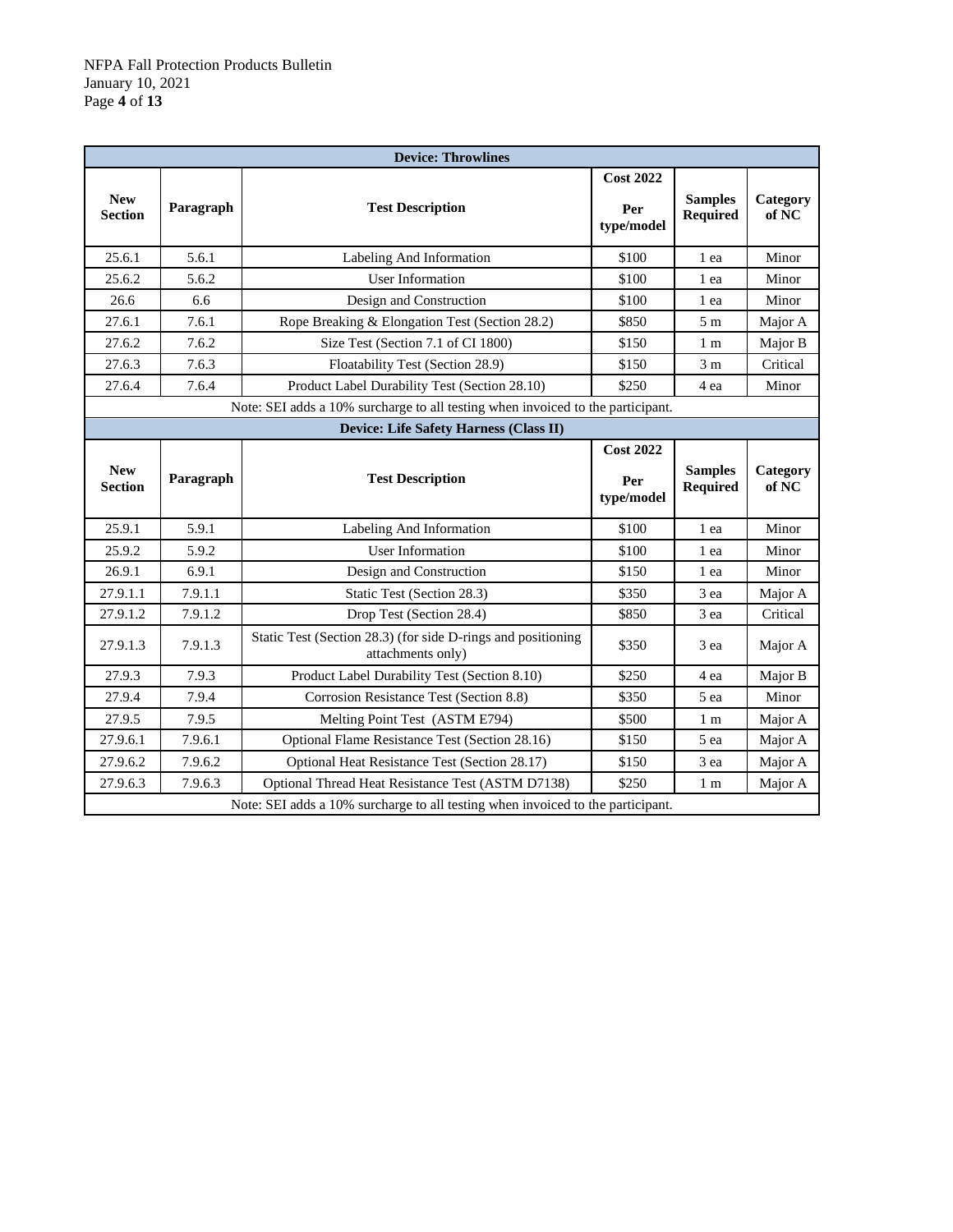| <b>Device: Life Safety Harness (Class III)</b> |                                                                                 |                                                                                                                |                                       |                                   |                   |  |  |
|------------------------------------------------|---------------------------------------------------------------------------------|----------------------------------------------------------------------------------------------------------------|---------------------------------------|-----------------------------------|-------------------|--|--|
| <b>New</b><br><b>Section</b>                   | Paragraph                                                                       | <b>Test Description</b>                                                                                        | <b>Cost 2022</b><br>Per<br>type/model | <b>Samples</b><br><b>Required</b> | Category<br>of NC |  |  |
| 25.9.1                                         | 5.9.1                                                                           | Labeling And Information                                                                                       | \$100                                 | 1 ea                              | Minor             |  |  |
| 25.9.2                                         | 5.9.2                                                                           | User Information                                                                                               | \$100                                 | 1 ea                              | Minor             |  |  |
| 26.9.1                                         | 6.9.1                                                                           | Design and Construction                                                                                        | \$150                                 | 1 ea                              | Minor             |  |  |
| 27.9.2.1                                       | 7.9.2.1                                                                         | Static Test (Section 28.3)                                                                                     | \$350                                 | 3 ea                              | Major A           |  |  |
| 27.9.2.2                                       | 7.9.2.2                                                                         | Drop Test (Section 28.4)                                                                                       | \$850                                 | 3 ea                              | Critical          |  |  |
| 27.9.2.3                                       | 7.9.2.3                                                                         | Static Test (Section 28.3) (for side D-rings and positioning<br>attachments only)                              | \$350                                 | 3 ea                              | Major A           |  |  |
| 27.9.3                                         | 7.9.3                                                                           | Product Label Durability Test (Section 28.10)                                                                  | \$250                                 | 4 ea                              | Major B           |  |  |
| 27.9.4                                         | 7.9.4                                                                           | Corrosion Resistance Test (Section 28.8)                                                                       | \$350                                 | 5 ea                              | Minor             |  |  |
| 27.9.5                                         | 7.9.5                                                                           | Melting Point Test (ASTM E794)                                                                                 | \$500                                 | 1 m                               | Major A           |  |  |
| 27.9.6.1                                       | 7.9.6.1                                                                         | Optional Flame Resistance Test (Section 8.16)                                                                  | \$150                                 | 5 ea                              | Major A           |  |  |
| 27.9.6.2                                       | 7.9.6.2                                                                         | Optional Heat Resistance Test (Section 8.17)                                                                   | \$150                                 | 3 ea                              | Major A           |  |  |
| 27.9.6.3                                       | 7.9.6.3                                                                         | Optional Thread Heat Resistance Test (ASTM D7138)                                                              | \$250                                 | 1 m                               | Major A           |  |  |
|                                                | Note: SEI adds a 10% surcharge to all testing when invoiced to the participant. |                                                                                                                |                                       |                                   |                   |  |  |
|                                                |                                                                                 | Device: Belts (Includes "ladder" and "escape" type as well as Optional Requirements for Flame-Resistant Belts) |                                       |                                   |                   |  |  |
|                                                |                                                                                 |                                                                                                                | <b>Cost 2022</b>                      |                                   |                   |  |  |
| <b>New</b><br><b>Section</b>                   | Paragraph                                                                       | <b>Test Description</b>                                                                                        | Per<br>type/model                     | <b>Samples</b><br><b>Required</b> | Category<br>of NC |  |  |
| 25.10.1                                        | 5.10.1                                                                          | Labeling And Information                                                                                       | \$100                                 | 1 ea                              | Minor             |  |  |
| 25.10.2                                        | 5.10.2                                                                          | <b>User Information</b>                                                                                        | \$100                                 | 1 ea                              | Minor             |  |  |
| 26.10                                          | 6.10                                                                            | Design and Construction                                                                                        | \$150                                 | 1 ea                              | Minor             |  |  |
| 27.10.1                                        | 7.10.1                                                                          | Ladder Belts - Static Test (Section 28.3)                                                                      | \$350                                 | 3 ea                              | Major A           |  |  |
| 27.10.1.1                                      | 7.10.1.1                                                                        | Ladder Belts - Static Test (Section 28.3) (for side D-rings<br>and positioning attachments only)               | \$350                                 | 3 ea                              | Major A           |  |  |
| 27.10.2                                        | 7.10.2                                                                          | Escape Belts - Static Test (Section 28.3)                                                                      | \$350                                 | 3 ea                              | Major A           |  |  |
| 27.10.2.1                                      | 7.10.2.1                                                                        | Escape Belts - Static Test (Section 28.3) (for side D-rings<br>and positioning attachments only)               | \$350                                 | 3 ea                              | Major A           |  |  |
| 27.10.3                                        | 7.10.3                                                                          | Escape Belts - Drop Test (Section 28.4)                                                                        | \$850                                 | 3 ea                              | Critical          |  |  |
| 27.10.4                                        | 7.10.4                                                                          | Product Label Durability Test (Section 28.10)                                                                  | \$250                                 | 4 ea                              | Minor             |  |  |
| 27.10.5                                        | 7.10.5                                                                          | Corrosion Resistance Test (Section 28.8)                                                                       | \$350                                 | 5 ea                              | Minor             |  |  |
| 27.10.6                                        | 7.10.6                                                                          | Melting Point Test (ASTM E794)                                                                                 | \$500                                 | 1 <sub>m</sub>                    | Major A           |  |  |
| 27.10.7.1                                      | 7.10.7.1                                                                        | Optional Flame Resistance Test, belts (Section 28.16)                                                          | \$150                                 | 5 ea                              | Major A           |  |  |
| 27.10.7.2                                      | 7.10.7.2                                                                        | Optional Heat Resistance Test (Section 28.17)                                                                  | \$250                                 | 3 ea                              | Major A           |  |  |
| 27.10.7.3                                      | 7.10.7.3                                                                        | Optional Thread Heat Resistance Test (ASTM D7138)                                                              | \$250                                 | 1 m                               | Major A           |  |  |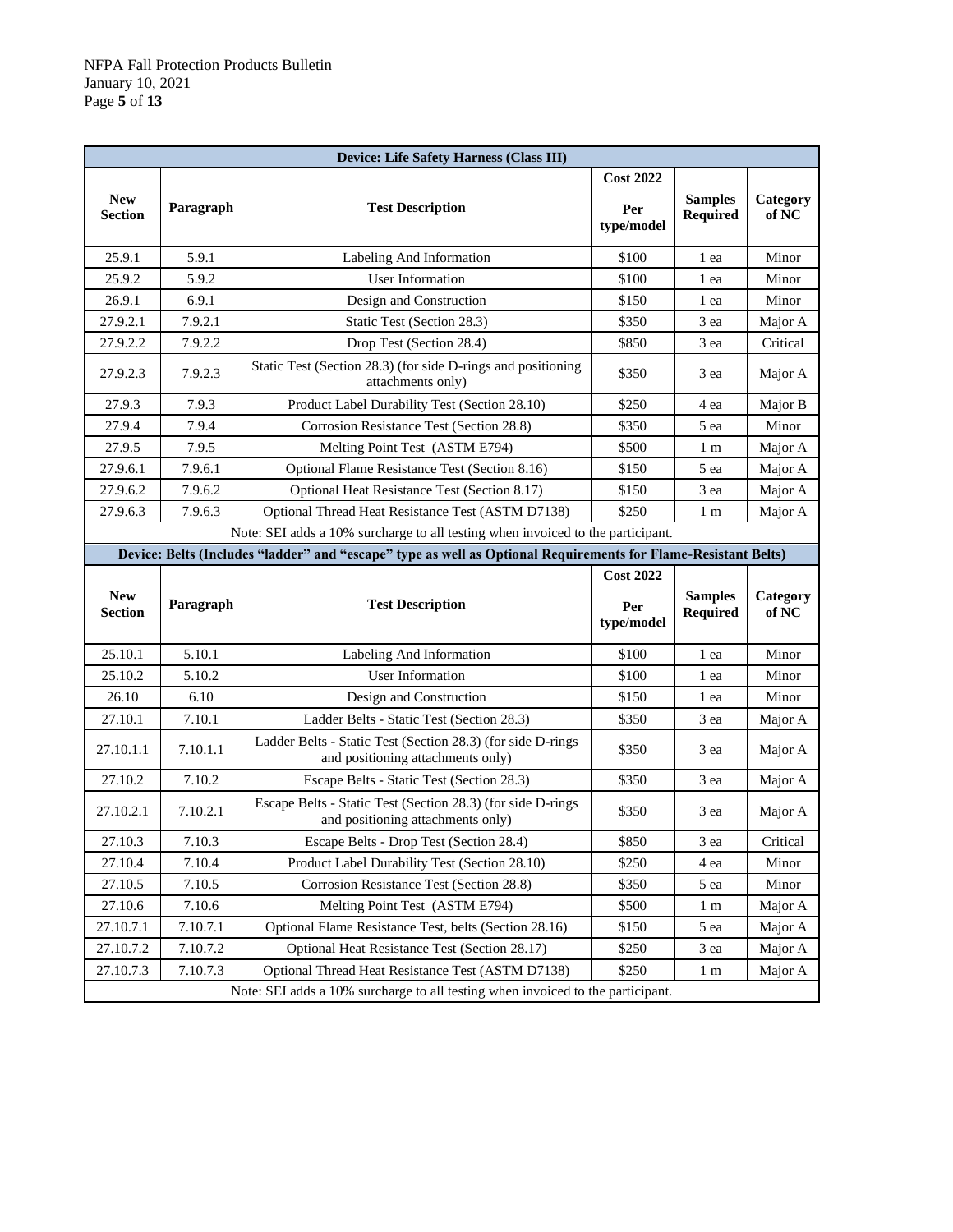| <b>Device: End-to-End Straps</b> |           |                                                                                                |                                       |                                   |                   |
|----------------------------------|-----------|------------------------------------------------------------------------------------------------|---------------------------------------|-----------------------------------|-------------------|
| <b>New</b><br><b>Section</b>     | Paragraph | <b>Test Description</b>                                                                        | <b>Cost 2022</b><br>Per<br>type/model | <b>Samples</b><br><b>Required</b> | Category<br>of NC |
| 25.12.1                          | 5.12.1    | Labeling And Information                                                                       | \$100                                 | 1 ea                              | Minor             |
| 25.12.2                          | 5.12.2    | <b>User Information</b>                                                                        | \$100                                 | 1 ea                              | Minor             |
| 26.12                            | 6.12      | Design and Construction                                                                        | \$150                                 | 1 ea                              | Minor             |
| 27.12.1                          | 7.12.1    | Technical Use End-to-End Straps, Breaking Strength Test,<br>Procedure B (Section 28.7)         | \$450                                 | 5 ea                              | Major A           |
| 27.12.1.1                        | 7.12.1.1  | Strap Adjustment shall not slip more than 50 mm (2 in.)                                        | \$400                                 | 5 ea                              | Major A           |
| 27.12.2                          | 7.12.2    | General Use End-to-End Straps, Breaking Strength Test<br>(Section $28.7$ )                     | \$450                                 | 5 ea                              | Major A           |
| 27.12.2.1                        | 7.12.2.1  | Strap Adjustment shall not slip more than 50 mm (2 in.)                                        | \$400                                 | 5 ea                              | Major A           |
| 27.12.3                          | 7.12.3    | Product Label Durability Test (Section 28.10)                                                  | \$250                                 | 4 ea                              | Minor             |
| 27.12.4                          | 7.12.4    | Corrosion Resistance Test (Section 28.8)                                                       | \$350                                 | 5 ea                              | Minor             |
| 27.12.5                          | 7.12.5    | Melting Point Test (ASTM E794)                                                                 | \$500                                 | 1 <sub>m</sub>                    | Major A           |
|                                  |           | Note: SEI adds a 10% surcharge to all testing when invoiced to the participant.                |                                       |                                   |                   |
|                                  |           | <b>Device: Other Auxiliary Equipment</b>                                                       |                                       |                                   |                   |
| <b>New</b><br><b>Section</b>     | Paragraph | <b>Test Description</b>                                                                        | <b>Cost 2022</b><br>Per<br>type/model | <b>Samples</b><br><b>Required</b> | Category<br>of NC |
| 25.22.1                          | 5.22.1    | Labeling And Information                                                                       | \$100                                 | 1 ea                              | Minor             |
| 25.22.2                          | 5.22.2    | <b>User Information</b>                                                                        | \$100                                 | 1 ea                              | Minor             |
| 26.22                            | 6.22      | Design and Construction                                                                        | \$150                                 | 1 ea                              | Minor             |
| 27.22.1                          | 7.22.1    | Other Technical Use Auxiliary Equipment, Breaking<br>Strength Test, Procedure B (Section 28.7) | \$450                                 | 5 ea                              | Major A           |
| 27.22.2                          | 7.22.2    | Other General Use Auxiliary Equipment, Breaking<br>Strength Test, Procedure B (Section 28.7)   | \$450                                 | 5 ea                              | Major A           |
| 27.22.3                          | 7.22.3    | Corrosion Resistance Test (Section 8.8)                                                        | \$350                                 | 5 ea                              | Minor             |
| 27.22.4                          | 7.22.4    | Melting Point Test (ASTM E 794)                                                                | \$500                                 | 1 <sub>m</sub>                    | Major A           |
| 27.22.5                          | 7.22.5    | Product Label Durability Test (Section 8.10)                                                   | \$250                                 | 4 ea                              | Minor             |
|                                  |           | Note: SEI adds a 10% surcharge to all testing when invoiced to the participant.                |                                       |                                   |                   |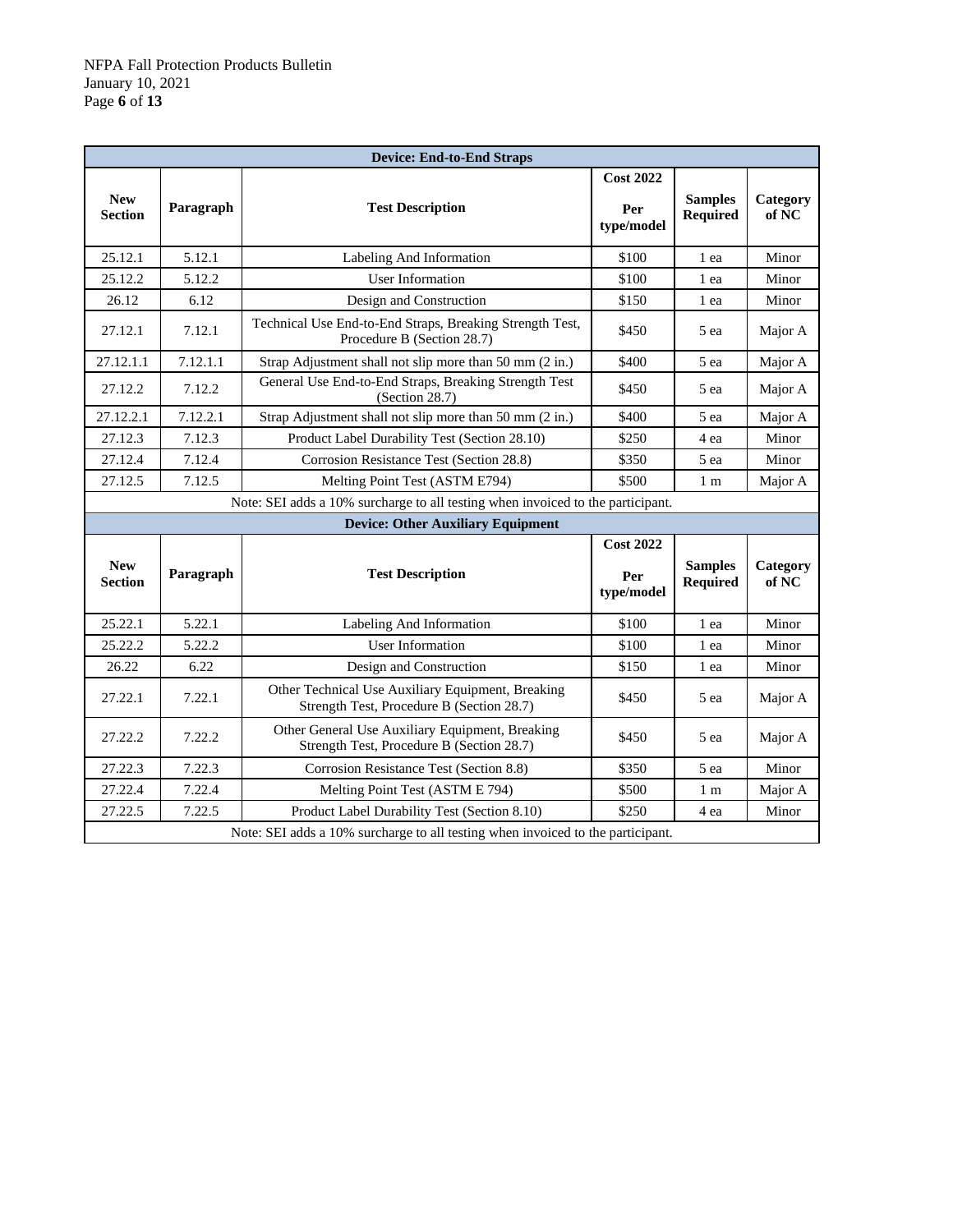| <b>Device: Auxiliary Equipment (Carabiners and Snap-Links)</b> |                                                                                 |                                                                                                              |                                       |                                   |                   |  |  |
|----------------------------------------------------------------|---------------------------------------------------------------------------------|--------------------------------------------------------------------------------------------------------------|---------------------------------------|-----------------------------------|-------------------|--|--|
| <b>New</b><br>Section                                          | Paragraph                                                                       | <b>Test Description</b>                                                                                      | <b>Cost 2022</b><br>Per<br>type/model | <b>Samples</b><br><b>Required</b> | Category<br>of NC |  |  |
| 25.15.1                                                        | 5.15.1                                                                          | Labeling And Information                                                                                     | \$100                                 | 1 ea                              | Minor             |  |  |
| 25.15.2                                                        | 5.15.2                                                                          | User Information                                                                                             | \$100                                 | 1 ea                              | Minor             |  |  |
| 26.15                                                          | 6.15                                                                            | Design and Construction                                                                                      | \$150                                 | 1 ea                              | Minor             |  |  |
| 27.15.1                                                        | 7.15.1                                                                          | Technical Use Carabiners & Snap Links, Tensile Test<br>(Section 28.5) (gate closed, major axis)              | \$400                                 | 5 ea                              | Major A           |  |  |
| 27.15.2                                                        | 7.15.2                                                                          | Technical Use Carabiners & Snap Links, Tensile Test<br>(Section 28.5) (gate open, major axis)                | \$400                                 | 5 ea                              | Critical          |  |  |
| 27.15.3                                                        | 7.15.3                                                                          | Technical Use Carabiners & Snap Links, Tensile Test<br>(Section 28.5) (minor axis)                           | \$400                                 | 5 ea                              | Critical          |  |  |
| 27.15.4                                                        | 7.15.4                                                                          | General Use Carabiners & Snap Links, Tensile Test<br>(Section 28.5) (gate closed, major axis)                | \$400                                 | 5 ea                              | Critical          |  |  |
| 27.15.5                                                        | 7.15.5                                                                          | General Use Carabiners & Snap Links, Tensile Test<br>(Section 28.5) (gate open, major axis)                  | \$400                                 | 5 ea                              | Critical          |  |  |
| 27.15.6                                                        | 7.15.6                                                                          | General Use Carabiners & Snap Links, Tensile Test<br>(Section 28.5) (minor axis)                             | \$400                                 | 5 ea                              | Critical          |  |  |
| 22.15.7                                                        | 7.15.7                                                                          | Product Label Durability Test (Section 28.10)                                                                | \$250                                 | 4 ea                              | Minor             |  |  |
| 33.15.8                                                        | 7.15.8                                                                          | Corrosion Resistance Test (Section 28.8)                                                                     | \$350                                 | 5 ea                              | Minor             |  |  |
|                                                                |                                                                                 | Note: SEI adds a 10% surcharge to all testing when invoiced to the participant.                              |                                       |                                   |                   |  |  |
|                                                                |                                                                                 | Device: Auxiliary Equipment (Rope Grab & Ascending Devices)                                                  |                                       |                                   |                   |  |  |
| <b>New</b><br><b>Section</b>                                   | Paragraph                                                                       | <b>Test Description</b>                                                                                      | <b>Cost 2022</b><br>Per<br>type/model | <b>Samples</b><br><b>Required</b> | Category<br>of NC |  |  |
| 25.21.1                                                        | 5.21.1                                                                          | Labeling And Information                                                                                     | \$100                                 | 1 ea                              | Minor             |  |  |
| 25.21.2                                                        | 5.21.2                                                                          | User Information                                                                                             | \$100                                 | 1 ea                              | Minor             |  |  |
| 26.21                                                          | 6.21                                                                            | Design and Construction                                                                                      | \$150                                 | 1 ea                              | Minor             |  |  |
| 27.21.1                                                        | 7.21.1                                                                          | Technical Use Rope Grab & Ascending Devices - Manner<br>of Function Tensile Test, Procedure A (Section 28.6) | \$450                                 | 5 ea                              | Major A           |  |  |
| 27.21.2                                                        | 7.21.2                                                                          | General Use Rope Grab & Ascending Devices - Manner of<br>Function Tensile Test, Procedure A (Section 28.6)   | \$450                                 | 5 ea                              | Major A           |  |  |
| 27.21.3                                                        | 7.21.3                                                                          | Product Label Durability Test (Section 28.10)                                                                | \$250                                 | 4 ea                              | Minor             |  |  |
| 27.21.4                                                        | 7.21.4                                                                          | Corrosion Resistance Test (Section 28.8)                                                                     | \$350                                 | 5 ea                              | Minor             |  |  |
|                                                                | Note: SEI adds a 10% surcharge to all testing when invoiced to the participant. |                                                                                                              |                                       |                                   |                   |  |  |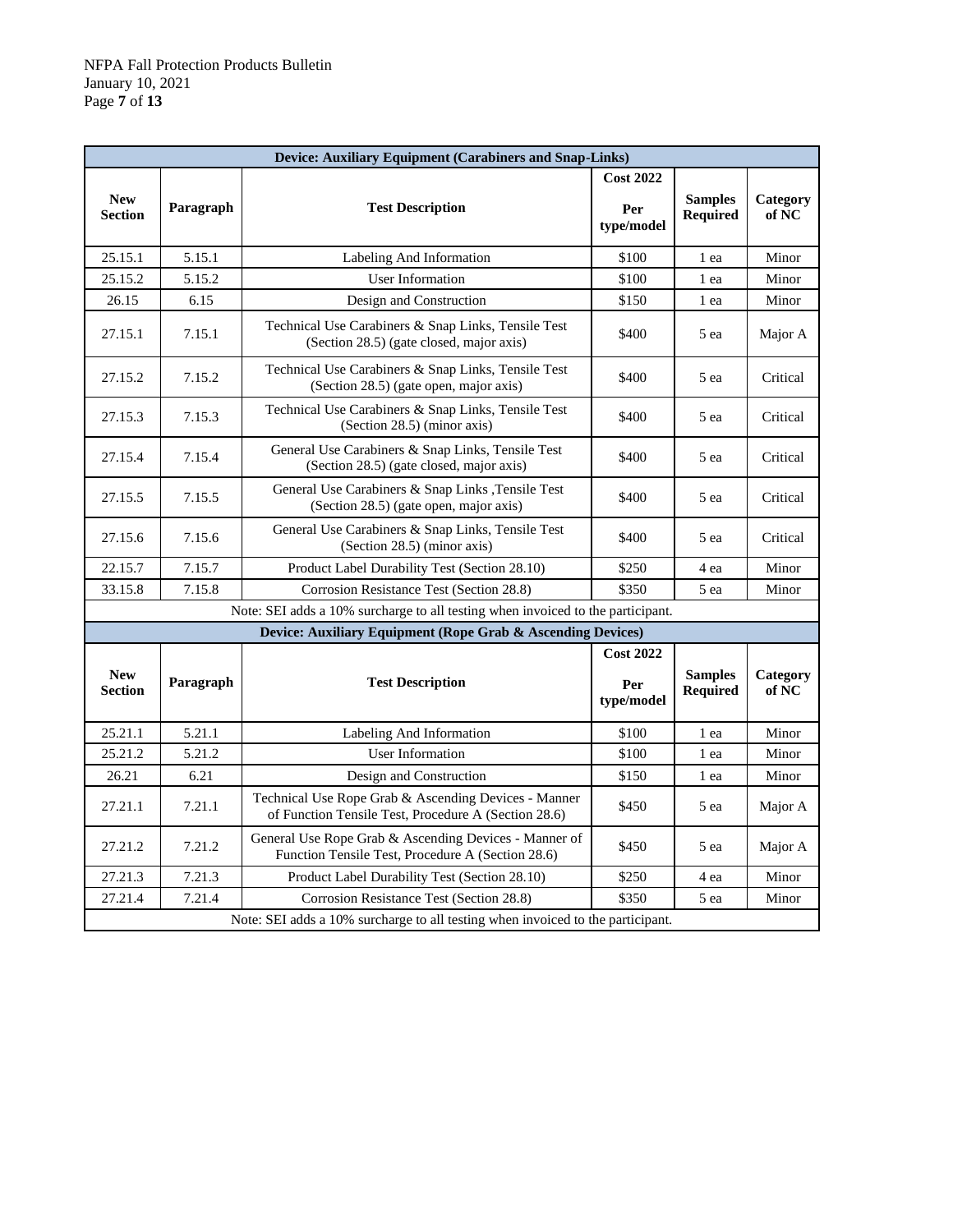| <b>Device: Auxiliary Equipment (Descent Control Devices)</b> |           |                                                                                                                                     |                                       |                                   |                   |  |
|--------------------------------------------------------------|-----------|-------------------------------------------------------------------------------------------------------------------------------------|---------------------------------------|-----------------------------------|-------------------|--|
| <b>New</b><br><b>Section</b>                                 | Paragraph | <b>Test Description</b>                                                                                                             | <b>Cost 2022</b><br>Per<br>type/model | <b>Samples</b><br><b>Required</b> | Category<br>of NC |  |
| 25.16.1                                                      | 5.16.1    | Labeling And Information                                                                                                            | \$100                                 | 1 ea                              | Minor             |  |
| 25.16.2                                                      | 5.16.2    | <b>User Information</b>                                                                                                             | \$100                                 | 1 ea                              | Minor             |  |
| 26.16                                                        | 6.16      | Design and Construction                                                                                                             | \$150                                 | 1 ea                              | Minor             |  |
| 27.16.1                                                      | 7.16.1    | Escape Descent Control Device - Manner of Function<br>Tensile Test, Procedure A (Section 28.6)                                      | \$450                                 | 5 ea                              | Major A           |  |
| 27.16.2                                                      | 7.16.2    | Escape Descent Control Device - Drop Test (Section<br>28.14)                                                                        | \$450                                 | 2 ea                              | Major A           |  |
| 27.16.3                                                      | 7.16.3    | Technical Use Descent Control Device - Manner of<br>Function Tensile Test, Procedure A (Section 28.6)                               | \$450                                 | 5 ea                              | Major A           |  |
| 27.16.4                                                      | 7.16.4    | General Use Descent Control Device - Manner of Function<br>Tensile Test, Procedure A (Section 28.6)                                 | \$450                                 | 5 ea                              | Major A           |  |
| 27.16.5                                                      | 7.16.5    | Holding Test (Section 28.11) (ISO Type 2, 3 $&$ 4 Descent<br>Control Devices with hands-free locking) Section 4.6.1 of<br>ISO 22159 | \$450                                 | 3 ea                              | Critical          |  |
| 27.16.5.1                                                    | 7.16.5.1  | Holding Test (Section 28.11) (ISO Type 2 & 3 Descent<br>Control Devices with panic-locking) Section 4.6.2 of ISO<br>22159           | \$450                                 | 3 ea                              | Critical          |  |
| 27.16.5.2                                                    | 7.16.5.2  | Holding Test (Section 28.11) (ISO Type 5 & 6 Descent<br>Control Devices) Section 4.6.3 of ISO 22159                                 | \$450                                 | 3 ea                              | Critical          |  |
| 27.16.6                                                      | 7.16.6    | Product Label Durability Test (Section 28.10)                                                                                       | \$250                                 | 4 ea                              | Minor             |  |
| 27.16.7                                                      | 7.16.7    | Corrosion Resistance Test (Section 28.8)                                                                                            | \$350                                 | 5 ea                              | Minor             |  |
|                                                              |           | Note: SEI adds a 10% surcharge to all testing when invoiced to the participant.                                                     |                                       |                                   |                   |  |
|                                                              |           | <b>Device: Auxiliary Equipment (Portable Anchors)</b>                                                                               |                                       |                                   |                   |  |
|                                                              |           |                                                                                                                                     | <b>Cost 2022</b>                      |                                   |                   |  |
| <b>New</b><br><b>Section</b>                                 | Paragraph | <b>Test Description</b>                                                                                                             | Per<br>type/model                     | <b>Samples</b><br><b>Required</b> | Category<br>of NC |  |
| 25.19.1                                                      | 5.19.1    | Labeling And Information                                                                                                            | \$100                                 | 1 ea                              | Minor             |  |
| 25.19.2                                                      | 5.19.2    | <b>User Information</b>                                                                                                             | \$100                                 | 1 ea                              | Minor             |  |
| 26.19                                                        | 6.19      | Design and Construction                                                                                                             | \$150                                 | 1 ea                              | Minor             |  |
| 27.19.1                                                      | 7.19.1    | Technical Use Portable Anchor, Breaking Strength Test,<br>Procedure A (Section 28.7)                                                | \$450                                 | 5 ea                              | Major A           |  |
| 27.19.2                                                      | 7.19.2    | General Use Portable Anchor, Breaking Strength Test,<br>Procedure A (Section 28.7)                                                  | \$450                                 | 5 ea                              | Major A           |  |
| 27.19.3                                                      | 7.19.3    | Technical Use Portable Anchor, Breaking Strength Test,<br>Procedure B (Section 28.7)                                                | \$450                                 | 5 ea                              | Major A           |  |
| 27.19.4                                                      | 7.19.4    | General Use Portable Anchor, Breaking Strength Test,<br>Procedure B (Section 28.7)                                                  | \$450                                 | 5 ea                              | Major A           |  |
| 27.19.5                                                      | 7.19.5    | Product Label Durability Test (Section 28.10)                                                                                       | \$250                                 | 4 ea                              | Minor             |  |
| 27.19.6                                                      | 7.19.6    | Corrosion Resistance Test (Section 28.8)                                                                                            | \$350                                 | 5 ea                              | Minor             |  |
|                                                              |           | Note: SEI adds a 10% surcharge to all testing when invoiced to the participant.                                                     |                                       |                                   |                   |  |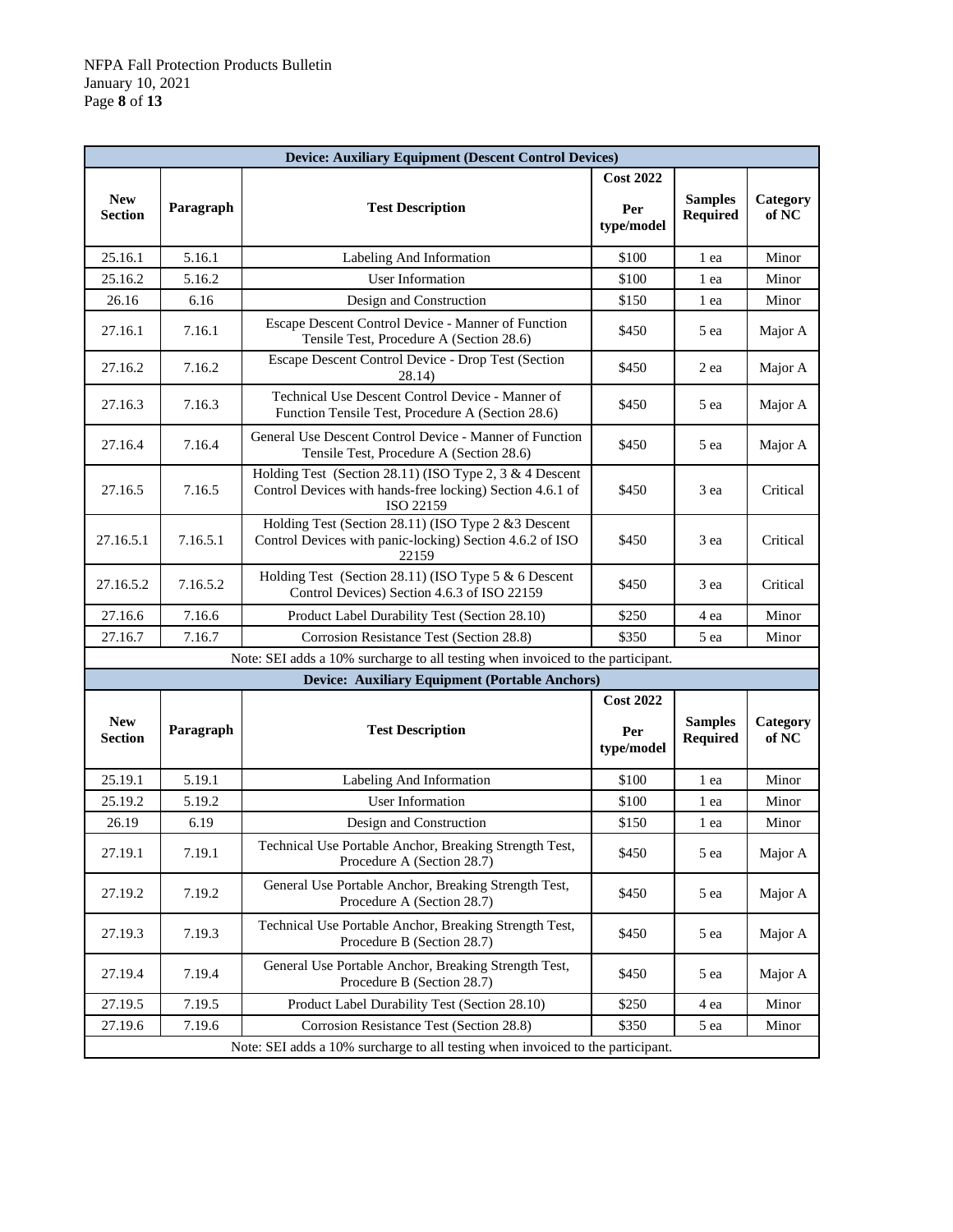| <b>Device: Auxiliary Equipment (Pulleys)</b> |           |                                                                                                  |                         |                                   |                   |  |
|----------------------------------------------|-----------|--------------------------------------------------------------------------------------------------|-------------------------|-----------------------------------|-------------------|--|
| <b>New</b><br><b>Section</b>                 | Paragraph | <b>Test Description</b>                                                                          | <b>Cost 2022</b><br>Per | <b>Samples</b>                    | Category          |  |
|                                              |           |                                                                                                  | type/model              | <b>Required</b>                   | of NC             |  |
| 25.20.1                                      | 5.20.1    | Labeling And Information                                                                         | \$100                   | 1 ea                              | Minor             |  |
| 25.20.2                                      | 5.20.2    | <b>User Information</b>                                                                          | \$100                   | 1 ea                              | Minor             |  |
| 26.20                                        | 6.20      | Design and Construction                                                                          | \$150                   | 1 ea                              | Minor             |  |
| 27.20.1                                      | 7.20.1    | Technical Use Pulley, Breaking Strength Test, Procedure<br>A (Section 8.7)                       | \$450                   | 5 ea                              | Major A           |  |
| 27.20.2                                      | 7.20.2    | Technical Use Pulley, Breaking Strength Test, Procedure<br>$B$ , (Section 8.7)                   | \$450                   | 5 ea                              | Major A           |  |
| 27.20.3                                      | 7.20.3    | General Use Pulley, Breaking Strength Test, Procedure A<br>(Section 8.7)                         | \$450                   | 5 ea                              | Major A           |  |
| 27.20.4                                      | 7.20.4    | General Use Pulley, Breaking Strength Test, Procedure B<br>(Section 8.7)                         | \$450                   | 5 ea                              | Major A           |  |
| 27.20.5                                      | 7.20.5    | Technical Use Pulley Becket, Breaking Strength Test,<br>Procedure B (Section 8.7)                | \$450                   | 5 ea                              | Major A           |  |
| 27.20.6                                      | 7.20.6    | General Use Pulley Becket, Breaking Strength Test,<br>Procedure B, (Section 8.7)                 | \$450                   | 5 ea                              | Major A           |  |
| 27.20.7                                      | 7.20.7    | Product Label Durability Test (Section 8.10)                                                     | \$250                   | 4 ea                              | Minor             |  |
| 27.20.8                                      | 7.20.8    | Corrosion Resistance Test (Section 8.8)                                                          | \$350                   | 5 ea                              | Minor             |  |
|                                              |           | Note: SEI adds a 10% surcharge to all testing when invoiced to the participant.                  |                         |                                   |                   |  |
|                                              |           | <b>Device: Victim Extrication Devices</b>                                                        |                         |                                   |                   |  |
|                                              |           |                                                                                                  | <b>Cost 2022</b>        |                                   |                   |  |
| <b>New</b><br><b>Section</b>                 | Paragraph | <b>Test Description</b>                                                                          | Per<br>type/model       | <b>Samples</b><br><b>Required</b> | Category<br>of NC |  |
| 25.11.1                                      | 5.11.1    | Labeling And Information                                                                         | \$100                   | 1 ea                              | Minor             |  |
| 25.11.2                                      | 5.11.2    | <b>User Information</b>                                                                          | \$100                   | 1 ea                              | Minor             |  |
| 26.11                                        | 6.11      | Design and Construction                                                                          | \$150                   | 1 ea                              | Minor             |  |
| 27.11.1                                      | 7.11.1.1  | Class II Victim Extrication Device, Static Test (Section<br>28.3)                                | \$350                   | 3 ea                              | Major A           |  |
| 27.11.2                                      | 7.11.1.2  | Class II Victim Extrication Device - Alternate Attachment<br>Points, Static Test (Section 28.3)  | \$350                   | 3 ea                              | Major A           |  |
| 27.11.2.1                                    | 7.11.2.1  | Class III Victim Extrication Device, Static Test (Section<br>28.3)                               | \$350                   | 3 ea                              | Major A           |  |
| 27.11.2.2                                    | 7.11.2.2  | Class III Victim Extrication Device - Alternate<br>Attachment Points, Static Test (Section 28.3) | \$350                   | 3 ea                              | Major A           |  |
| 27.11.3                                      | 7.11.3    | Product Label Durability Test (Section 28.10)                                                    | \$250                   | 4 ea                              | Minor             |  |
| 27.11.4                                      | 7.11.4    | Corrosion Resistance Test (Section 28.8)                                                         | \$350                   | 5 ea                              | Minor             |  |
| 27.11.5                                      | 7.11.5    | Melting Point Test (ASTM E794)                                                                   | \$500                   | 1 <sub>m</sub>                    | Major A           |  |
|                                              |           | Note: SEI adds a 10% surcharge to all testing when invoiced to the participant.                  |                         |                                   |                   |  |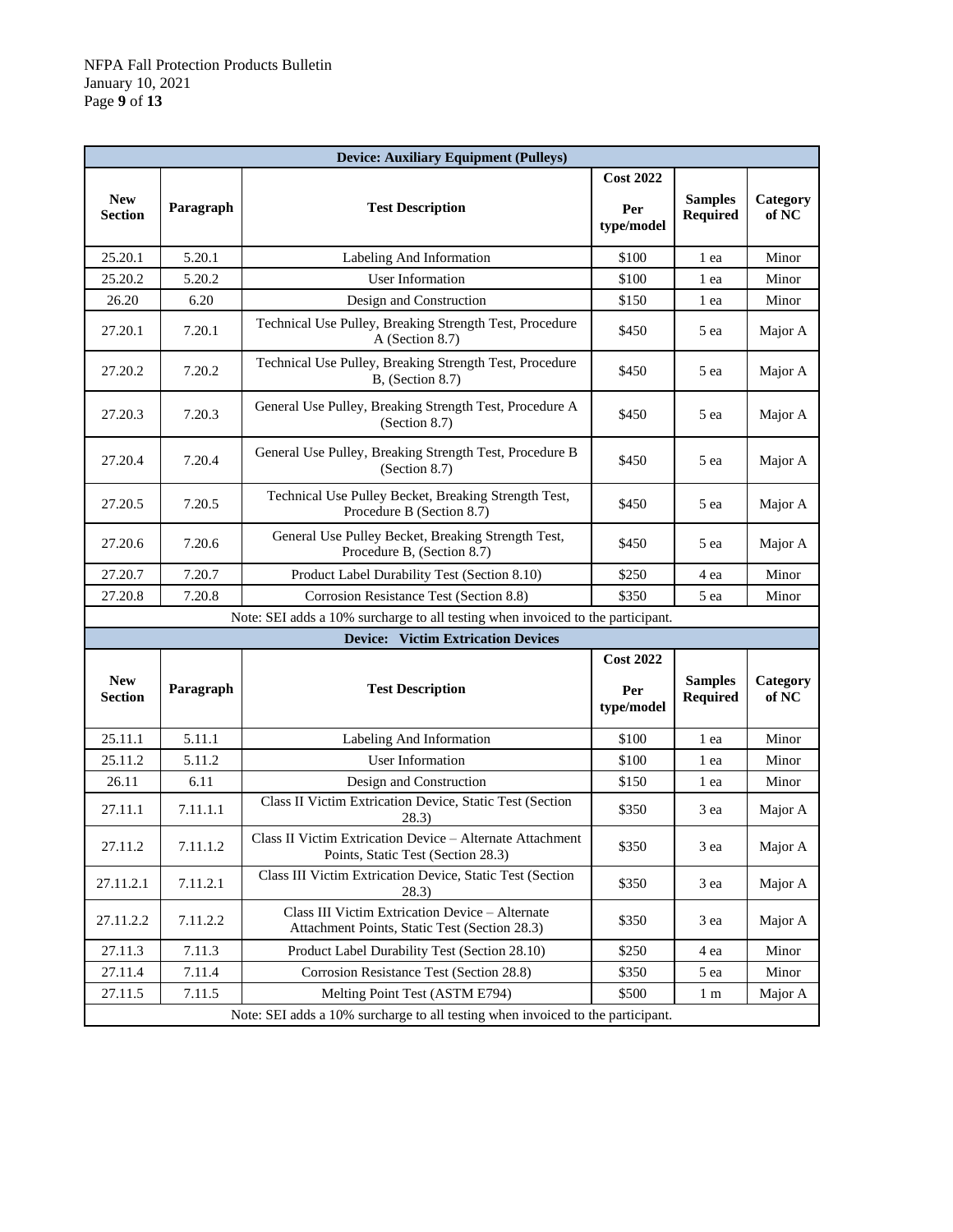|                                                                                 | Device: Litters |                                                                                                  |                                       |                                   |                   |  |  |
|---------------------------------------------------------------------------------|-----------------|--------------------------------------------------------------------------------------------------|---------------------------------------|-----------------------------------|-------------------|--|--|
| <b>New</b><br><b>Section</b>                                                    | Paragraph       | <b>Test Description</b>                                                                          | <b>Cost 2022</b><br>Per<br>type/model | <b>Samples</b><br><b>Required</b> | Category<br>of NC |  |  |
| 25.18.1                                                                         | 5.18.1          | Labeling And Information                                                                         | \$100                                 | 1 ea                              | Minor             |  |  |
| 25.18.2                                                                         | 5.18.2          | <b>User Information</b>                                                                          | \$100                                 | 1 ea                              | Minor             |  |  |
| 26.18                                                                           | 6.18            | Design and Construction                                                                          | \$150                                 | 1 ea                              | Minor             |  |  |
| 27.18.1                                                                         | 7.18.1          | Strength Test (Section 28.12)                                                                    | \$450                                 | 4 ea                              | Major A           |  |  |
| 27.18.2                                                                         | 7.18.2          | Product Label Durability Test (Section 28.10)                                                    | \$250                                 | 4 ea                              | Minor             |  |  |
|                                                                                 |                 | Note: SEI adds a 10% surcharge to all testing when invoiced to the participant.                  |                                       |                                   |                   |  |  |
|                                                                                 |                 | <b>Device:</b> Escape Webbing                                                                    |                                       |                                   |                   |  |  |
| <b>New</b><br><b>Section</b>                                                    | Paragraph       | <b>Test Description</b>                                                                          | <b>Cost 2022</b><br>Per<br>type/model | <b>Samples</b><br>Required        | Category<br>of NC |  |  |
| 25.3.1                                                                          | 5.3.1           | Labeling And Information                                                                         | \$100                                 | 1 ea                              | Minor             |  |  |
| 25.3.2                                                                          | 5.3.2           | <b>User Information</b>                                                                          | \$100                                 | 1 ea                              | Minor             |  |  |
| 26.3                                                                            | 6.3             | Design and Construction                                                                          | \$100                                 | 1 ea                              | Minor             |  |  |
| 27.3.1                                                                          | 7.3.1           | Escape Webbing Performance Requirements (Section<br>28.2), Rope Breaking strength and elongation | \$800                                 | 5 m                               | Major A           |  |  |
| 27.3.2                                                                          | 7.3.2           | Size Test (Section 7.1 of CI 1800)                                                               | \$150                                 | 1 m                               | Major B           |  |  |
| 27.3.3                                                                          | 7.3.3           | Melting Point Test (ASTM E794)                                                                   | \$500                                 | 1 <sub>m</sub>                    | Major A           |  |  |
| 27.3.4                                                                          | 7.3.4           | Product Label Durability Test (Section 28.10)                                                    | \$250                                 | 4 ea                              | Minor             |  |  |
|                                                                                 |                 | Note: SEI adds a 10% surcharge to all testing when invoiced to the participant.                  |                                       |                                   |                   |  |  |
|                                                                                 |                 | <b>Device: Fire Escape Webbing</b>                                                               |                                       |                                   |                   |  |  |
| <b>New</b><br><b>Section</b>                                                    | Paragraph       | <b>Test Description</b>                                                                          | <b>Cost 2022</b><br>Per<br>type/model | <b>Samples</b><br>Required        | Category<br>of NC |  |  |
| 25.5.1                                                                          | 5.5.1           | Labeling And Information                                                                         | \$100                                 | 1 ea                              | Minor             |  |  |
| 25.5.2                                                                          | 5.5.2           | <b>User Information</b>                                                                          | \$100                                 | 1 ea                              | Minor             |  |  |
| 26.5                                                                            | 6.5             | Design and Construction                                                                          | \$100                                 | 1 ea                              | Minor             |  |  |
| 27.5.1                                                                          | 7.5.1           | Escape Rope Performance Requirements (Section 28.2),<br>Rope Breaking strength and elongation    | \$800                                 | 5m                                | Major A           |  |  |
| 27.5.2                                                                          | 7.5.2           | Size Test (Section 7.1 of CI 1800)                                                               | \$150                                 | 1 <sub>m</sub>                    | Major B           |  |  |
| 27.5.3                                                                          | 7.5.3           | Melting Point Test (ASTM E794)                                                                   | \$500                                 | 1 <sub>m</sub>                    | Major A           |  |  |
| 27.5.4                                                                          | 7.5.4           | Elevated Temperature Rope Test (Section 28.15)                                                   | \$650                                 | 3 ea                              | Major A           |  |  |
| 27.5.5                                                                          | 7.5.5           | Product Label Durability Test (Section 28.10)                                                    | \$250                                 | 4 ea                              | Minor             |  |  |
| Note: SEI adds a 10% surcharge to all testing when invoiced to the participant. |                 |                                                                                                  |                                       |                                   |                   |  |  |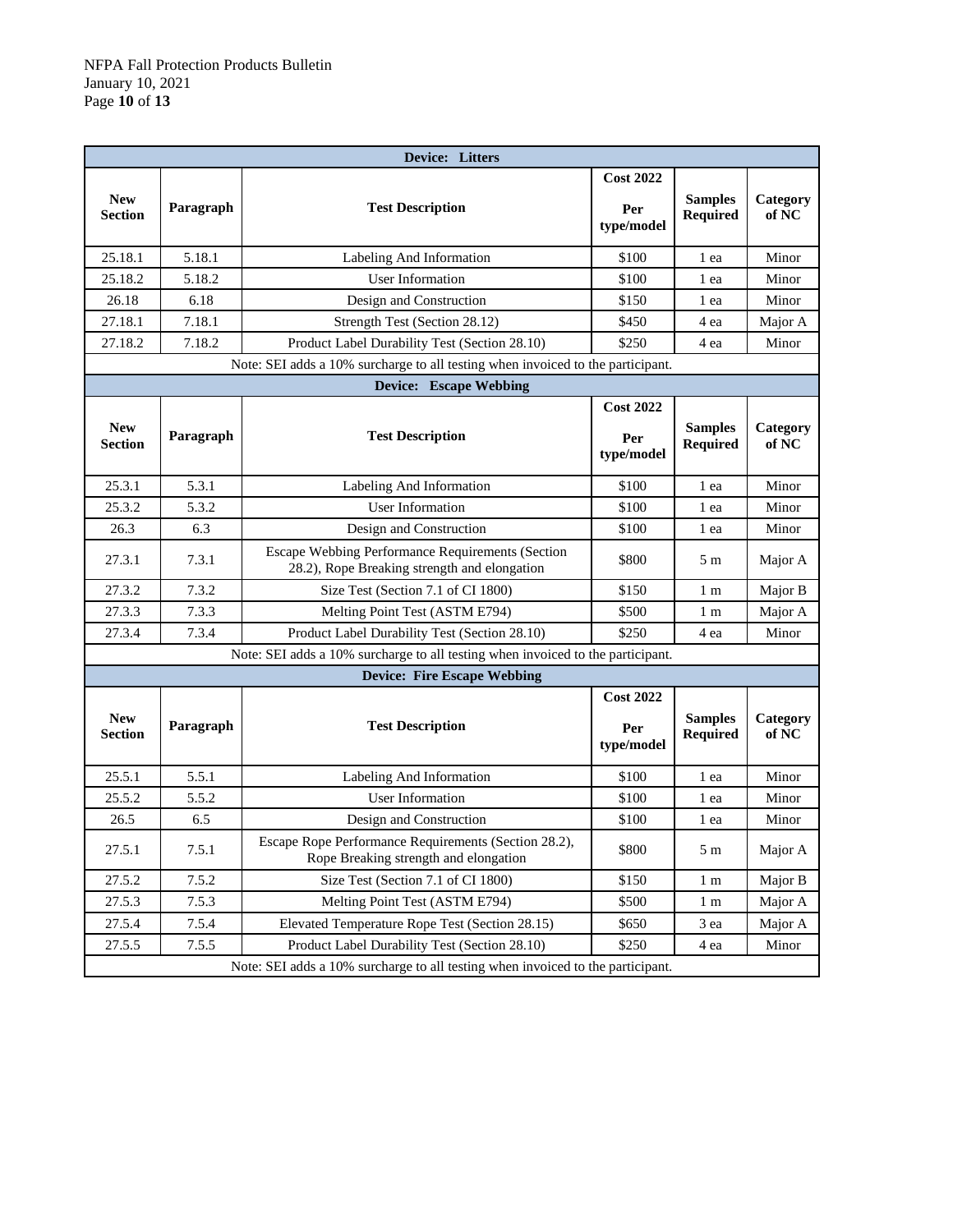| <b>Device: Escape Systems</b> |           |                                                                                 |                                       |                                   |                   |  |
|-------------------------------|-----------|---------------------------------------------------------------------------------|---------------------------------------|-----------------------------------|-------------------|--|
| <b>New</b><br><b>Section</b>  | Paragraph | <b>Test Description</b>                                                         | <b>Cost 2022</b><br>Per<br>type/model | <b>Samples</b><br>Required        | Category<br>of NC |  |
| 25.23.1                       | 5.23.1    | Labeling And Information                                                        | \$100                                 | 1 ea                              | Minor             |  |
| 25.23.2                       | 5.23.2    | <b>User Information</b>                                                         | \$100                                 | 1 ea                              | Minor             |  |
| 26.23                         | 6.23      | Design and Construction                                                         | \$150                                 | 1 ea                              | Minor             |  |
| 27.23.1                       | 7.23.1    | Breaking Strength Test, Procedure B (Section 28.7)                              | \$450                                 | 5 ea                              | Minor             |  |
| 27.23.2                       | 7.23.2    | Corrosion Resistance Test (Section 28.8)                                        | \$350                                 | 5 ea                              | Minor             |  |
| 27.23.3                       | 7.23.3    | Melting Point Test (ASTM E794)                                                  | \$500                                 | 1 m                               | Major A           |  |
| 27.23.4                       | 7.23.4    | Product Label Durability Test (Section 28.10)                                   | \$250                                 | 4 ea                              | Minor             |  |
| 27.23.5                       | 7.23.5    | Payout Test (Section 28.13)                                                     | \$600                                 | 3 ea                              | Major B           |  |
| 27.23.6                       | 7.23.6    | Escape Descent Control Device and Systems Drop Test<br>(Section 28.14)          | \$800                                 | 2 ea                              | Critical          |  |
|                               |           | Note: SEI adds a 10% surcharge to all testing when invoiced to the participant. |                                       |                                   |                   |  |
|                               |           | <b>Device: Fire Escape Rope</b>                                                 |                                       |                                   |                   |  |
| <b>New</b><br><b>Section</b>  | Paragraph | <b>Test Description</b>                                                         | <b>Cost 2022</b><br>Per<br>type/model | <b>Samples</b><br><b>Required</b> | Category<br>of NC |  |
| 25.4.1                        | 5.4.1     | Labeling And Information                                                        | \$100                                 | 1 ea                              | Minor             |  |
| 25.4.2                        | 5.4.2     | <b>User Information</b>                                                         | \$100                                 | 1 ea                              | Minor             |  |
| 26.4                          | 6.4       | Design and Construction                                                         | \$100                                 | 1 ea                              | Minor             |  |
| 27.4.1                        | 7.4.1     | Rope Breaking and Elongation Test (Section 28.2)                                | \$800                                 | 5 <sub>m</sub>                    | Major A           |  |
| 27.4.2                        | 7.4.2     | Size Test (Section 7.1 of CI 1800)                                              | \$150                                 | 1 m                               | Major B           |  |
| 27.4.3                        | 7.4.3     | Melting Point Test (ASTM E794)                                                  | \$500                                 | 1 m                               | Major A           |  |
| 27.4.4                        | 7.4.4     | Product Label Durability Test (Section 28.10)                                   | \$250                                 | 4 ea                              | Minor             |  |
| 27.4.5                        | 7.4.5     | Elevated Temperature Rope Test (Section 28.15)                                  | \$650                                 | 3 ea                              | Major A           |  |
|                               |           | Note: SEI adds a 10% surcharge to all testing when invoiced to the participant. |                                       |                                   |                   |  |
|                               |           | <b>Device: Manufacturer-Supplied Eye Termination</b>                            |                                       |                                   |                   |  |
| <b>New</b><br><b>Section</b>  | Paragraph | <b>Test Description</b>                                                         | <b>Cost 2022</b><br>Per<br>type/model | <b>Samples</b><br>Required        | Category<br>of NC |  |
| 25.8.1                        | 5.8.1     | Labeling And Information                                                        | \$100                                 | 1 ea                              | Minor             |  |
| 25.8.2                        | 5.8.2     | <b>User Information</b>                                                         | \$100                                 | 1 ea                              | Minor             |  |
| 26.8                          | 6.8       | Design and Construction                                                         | \$100                                 | 1 ea                              | Minor             |  |
| 27.8.1                        | 7.8.1     | Rope Breaking and Elongation Test (Section 28.2)                                | \$800                                 | 5 <sub>m</sub>                    | Major A           |  |
| 27.8.2                        | 7.8.2     | Melting Point Test (ASTM E794)                                                  | \$500                                 | 1 <sub>m</sub>                    | Major A           |  |
| 27.8.2.1                      | 7.8.2.1   | Melting Point Test (ASTM E794)                                                  | \$500                                 | 1 <sub>m</sub>                    | Major A           |  |
| 27.8.3                        | 7.8.3     | Corrosion Resistance Test (Section 28.8)                                        | \$350                                 | 5 ea                              | Minor             |  |
| 27.8.4                        | 7.8.4     | Elevated Temperature Rope Test (Section 28.15)                                  | \$650                                 | 3 ea                              | Major A           |  |
|                               |           | Note: SEI adds a 10% surcharge to all testing when invoiced to the participant. |                                       |                                   |                   |  |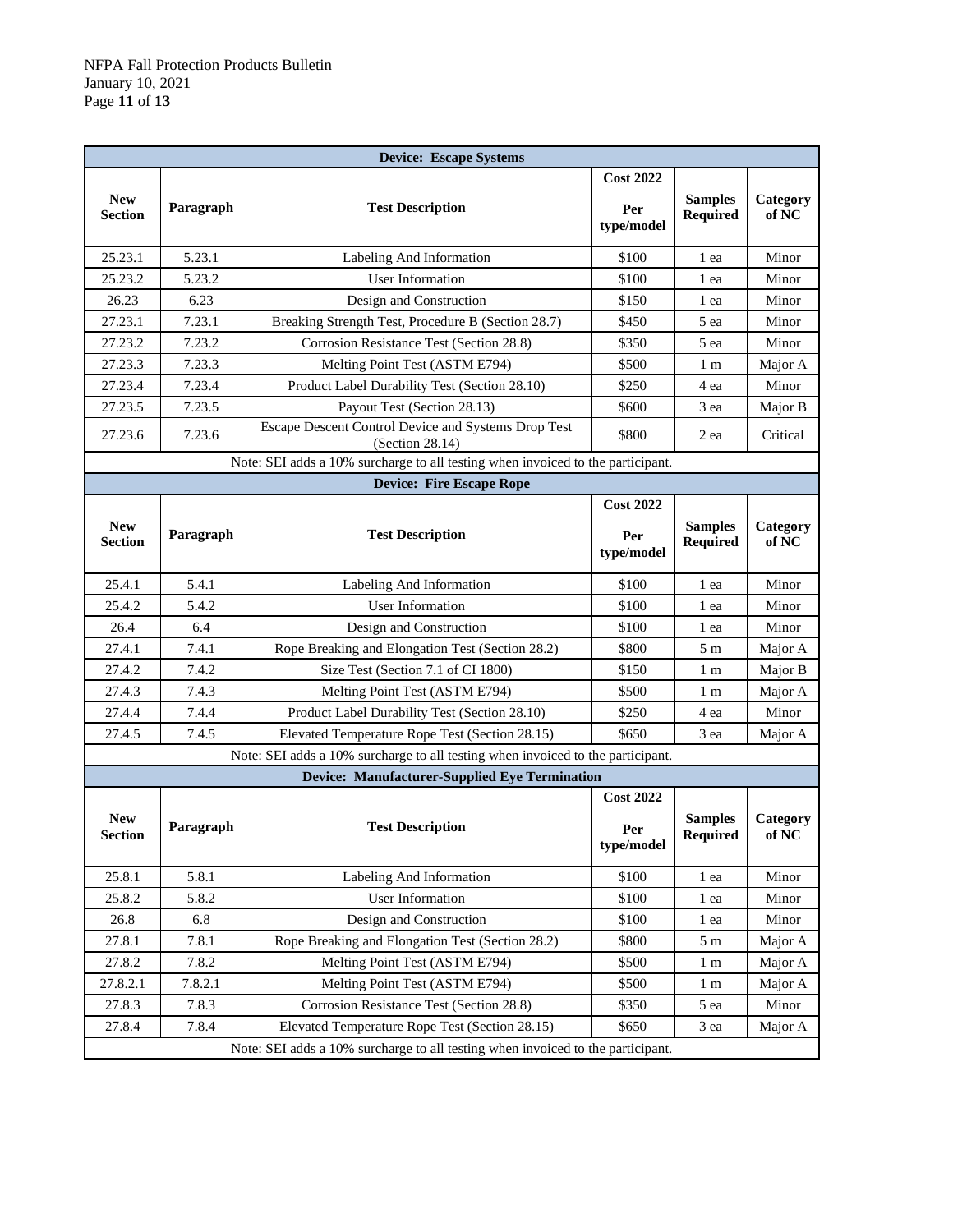| Device: Moderate Elongation Laid Life Safety Rope |                                                                                 |                                                                                             |                                       |                                   |                   |  |  |
|---------------------------------------------------|---------------------------------------------------------------------------------|---------------------------------------------------------------------------------------------|---------------------------------------|-----------------------------------|-------------------|--|--|
| <b>New</b><br><b>Section</b>                      | Paragraph                                                                       | <b>Test Description</b>                                                                     | <b>Cost 2022</b><br>Per<br>type/model | <b>Samples</b><br>Required        | Category<br>of NC |  |  |
| 25.7.1                                            | 5.7.1                                                                           | Labeling And Information                                                                    | \$100                                 | 1 ea                              | Minor             |  |  |
| 25.7.2                                            | 5.7.2                                                                           | <b>User Information</b>                                                                     | \$100                                 | 1 ea                              | Minor             |  |  |
| 26.7                                              | 6.7                                                                             | Design and Construction                                                                     | \$100                                 | 1 ea                              | Minor             |  |  |
| 27.7.1                                            | 7.7.1                                                                           | Rope Breaking and Elongation Test (Section 28.2)                                            | \$800                                 | 5 m                               | Major A           |  |  |
| 27.7.2                                            | 7.7.2                                                                           | Size Test (Section 7.1 of CI 1800)                                                          | \$150                                 | 1 m                               | Major B           |  |  |
| 27.7.3                                            | 7.7.3                                                                           | Melting Point Test (ASTM E794)                                                              | \$500                                 | 1 m                               | Major A           |  |  |
| 27.7.4                                            | 7.7.4                                                                           | Product Label Durability Test (Section 28.10)                                               | \$250                                 | 4 ea                              | Minor             |  |  |
|                                                   |                                                                                 | Note: SEI adds a 10% surcharge to all testing when invoiced to the participant.             |                                       |                                   |                   |  |  |
|                                                   |                                                                                 | <b>Device: Belay Devices</b>                                                                |                                       |                                   |                   |  |  |
|                                                   |                                                                                 |                                                                                             | <b>Cost 2022</b>                      |                                   |                   |  |  |
| <b>New</b><br>Section                             | Paragraph                                                                       | <b>Test Description</b>                                                                     | Per<br>type/model                     | <b>Samples</b><br><b>Required</b> | Category<br>of NC |  |  |
| 25.14.1                                           | 5.14.1                                                                          | Labeling And Information                                                                    | \$100                                 | 1 ea                              | Minor             |  |  |
| 25.14.2                                           | 5.14.2                                                                          | <b>User Information</b>                                                                     | \$100                                 | 1 ea                              | Minor             |  |  |
| 26.14                                             | 6.14                                                                            | Design and Construction                                                                     | \$150                                 | 1 ea                              | Minor             |  |  |
| 27.14.1                                           | 7.14.1                                                                          | Technical Use Belay Devices, Manner of Function Tensile<br>Test, Procedure C (Section 28.6) | \$500                                 | 5 ea                              | Major A           |  |  |
| 27.14.2                                           | 7.14.2                                                                          | General Use Belay Devices, Manner of Function Tensile<br>Test, Procedure C (Section 28.6)   | \$500                                 | 5 ea                              | Major A           |  |  |
| 27.14.3                                           | 7.14.3                                                                          | Corrosion Resistance Test (Section 28.8)                                                    | \$350                                 | 5 ea                              | Minor             |  |  |
| 27.14.4                                           | 7.14.4                                                                          | Product Label Durability Test (Section 28.10)                                               | \$250                                 | 4 ea                              | Minor             |  |  |
|                                                   |                                                                                 | Note: SEI adds a 10% surcharge to all testing when invoiced to the participant.             |                                       |                                   |                   |  |  |
|                                                   |                                                                                 | <b>Device: Escape Anchor Devices</b>                                                        |                                       |                                   |                   |  |  |
| <b>New</b><br><b>Section</b>                      | Paragraph                                                                       | <b>Test Description</b>                                                                     | <b>Cost 2022</b><br>Per<br>type/model | <b>Samples</b><br><b>Required</b> | Category<br>of NC |  |  |
| 25.17.1                                           | 5.17.1                                                                          | Labeling And Information                                                                    | \$100                                 | 1 ea                              | Minor             |  |  |
| 25.17.2                                           | 5.17.2                                                                          | User Information                                                                            | \$100                                 | 1 ea                              | Minor             |  |  |
| 26.17                                             | 6.17                                                                            | Design and Construction                                                                     | \$150                                 | 1 ea                              | Minor             |  |  |
| 27.17.1                                           | 7.17.1                                                                          | Breaking Strength Test, Procedure B (Section 28.7)                                          | \$450                                 | 5 ea                              | Major A           |  |  |
| 27.17.2                                           | 7.17.2                                                                          | Product Label Durability Test (Section 28.10)                                               | \$250                                 | 4 ea                              | Minor             |  |  |
| 27.17.3                                           | 7.17.3                                                                          | Corrosion Resistance Test (Section 28.8)                                                    | \$350                                 | 5 ea                              | Minor             |  |  |
| 27.17.4                                           | 7.17.4                                                                          | Heat Resistance Test (Section 28.17)                                                        | \$250                                 | 3 ea                              | Major A           |  |  |
|                                                   | Note: SEI adds a 10% surcharge to all testing when invoiced to the participant. |                                                                                             |                                       |                                   |                   |  |  |